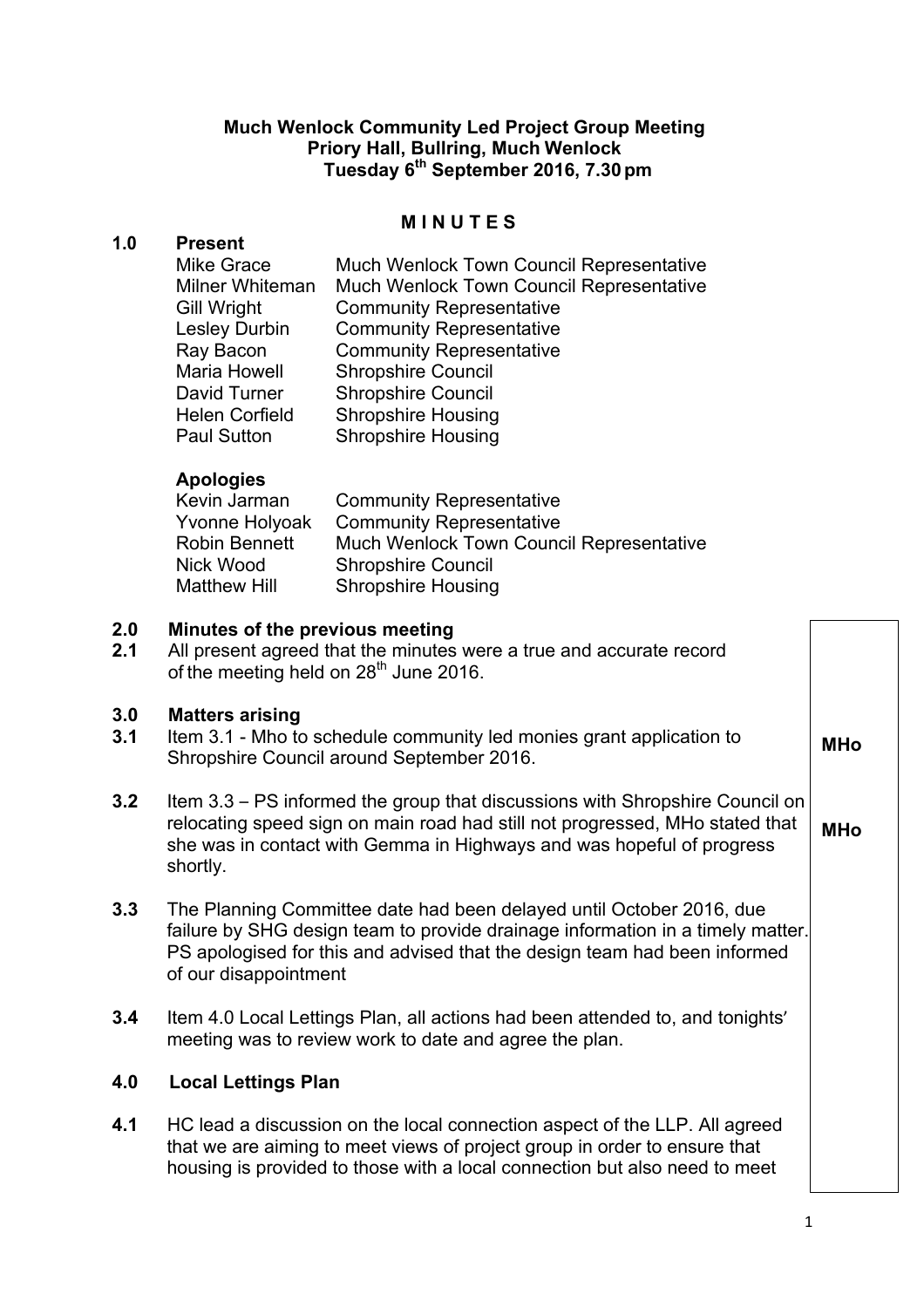legal and planning requirements and satisfy Shropshire Council's housing need priorities.

- **4.2** HC reminded all present that the hopeful planning consent would stipulate that a successful household has to meet at least two of the local connection criteria before they can be offered a home.
- **4.3** HC recapped that the Project group would like to use the provisions of a local lettings plan to further enforce this criteria and proposed the addition of:
	- $\circ$  An equal split of gold, silver and bronze band applicants
	- o Households with children in local schools are prioritised
	- o A mix of family types, sizes and ages will be housed, allowing families to grow without needing to move, accepting under occupancy to manage the impact of children on the scheme
	- o Those living in overcrowded, private rented accommodation who are experiencing difficulty in securing affordable rents with enough security of tenure are prioritised
	- o Those who satisfy more of the local connection criteria are prioritised.
- **4.4** All agreed that what we're trying to achieve is a mixed, sustainable community so third bullet point becomes key. The meeting was also in agreement that we want to promote our ability to satisfy local need so last bullet point is also key.
- **4.5** HC explained that further discussions have taken place with MHo who has reviewed the current housing register stats. This shows that there is an even split of applicants within each band (no-one currently living in the Parish in priority band) and if we express a quota within the LLP we'll create an excessively prescriptive criteria that could be open to challenge. Therefore Shropshire Council would require this criteria to be removed. All agreed
- **4.6** On the same basis we would also like to expand the fourth bullet point to cover all tenures and the reality will be that this will predominantly cover households not already in affordable housing. All agreed.
- **4.7** On the Local schools discussion needed on how we assess those with children in specialist provision and those who have had to move away because of the lack of housing. Either needs to be expanded or removed. The reality is that the local connection criteria will work to ensure that it is local people that are housed and applying the cascade will be the last resort – this is based on years of experience and we have never had to cascade beyond the parish on first lets.
- **4.8** HC then led a discussion on how the cascade would work. After much debate it was agreed that a map should be included in the LLP to show Much Wenlock Parish area and the its adjoining parishes. Preference is that the cascade is to these parishes first. Then the 10km radius will be considered but this will exclude Villages and towns exceeding 3,000 inhabitants. HC also advised that after twelve weeks, letting was open to people living anywhere within the Shropshire Council area. Mho to provide map.

**MHo**

**HC**

**HC**